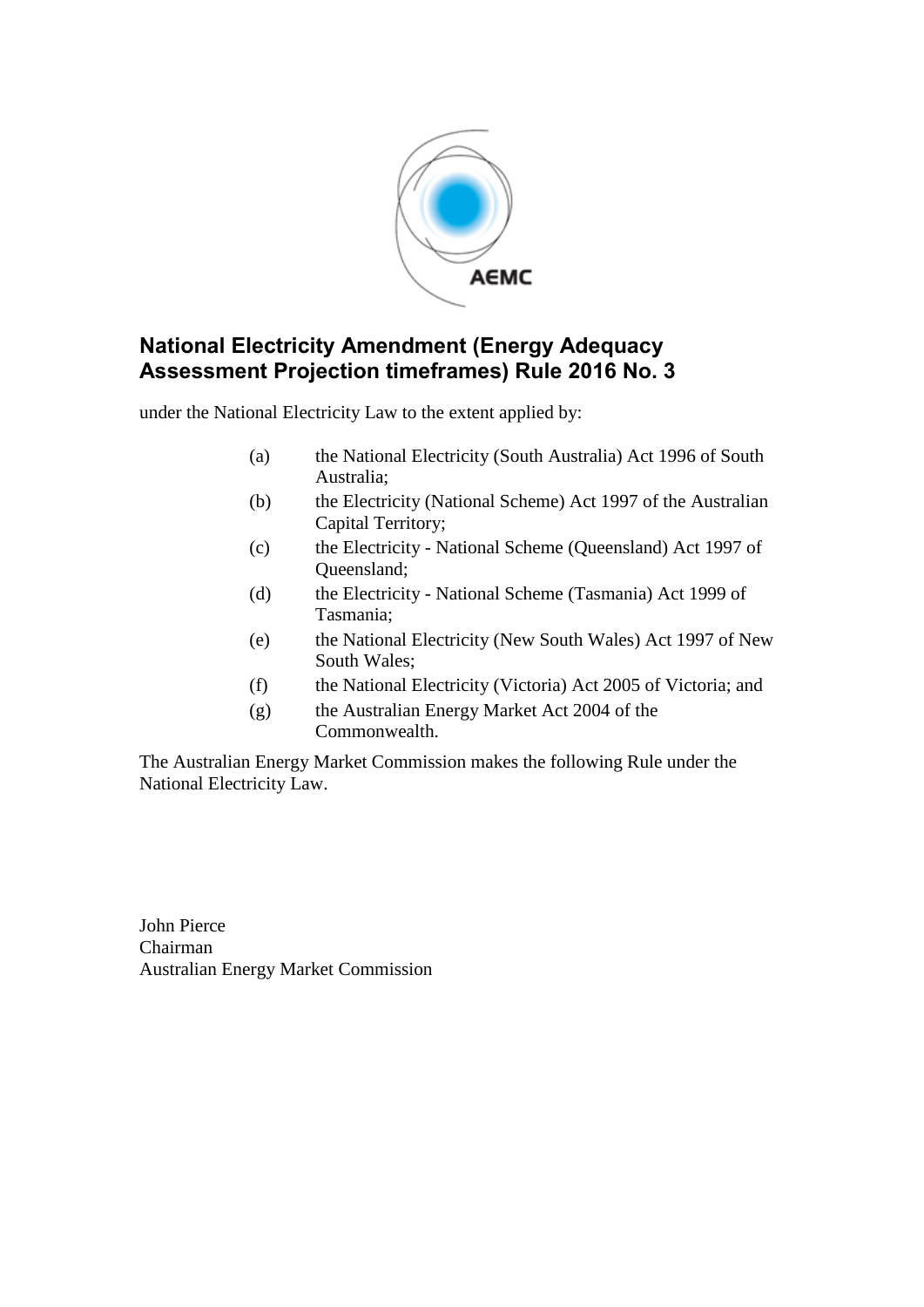## **1 Title of Rule**

This Rule is the *National Electricity Amendment (Energy Adequacy Assessment Projection timeframes) Rule 2016 No.3*.

## **2 Commencement**

Schedule 1 of this Rule commences operation on 1 November 2016.

Schedule 2 of this Rule commences operation on 26 May 2016

# <span id="page-1-0"></span>**3 Amendment of the National Electricity Rules**

The National Electricity Rules are amended as set out in [Schedule 1.](#page-2-0)

# <span id="page-1-1"></span>**4 Savings and Transitional Amendments to the National Electricity Rules**

The National Electricity Rules are amended as set out in [Schedule 2.](#page-4-0)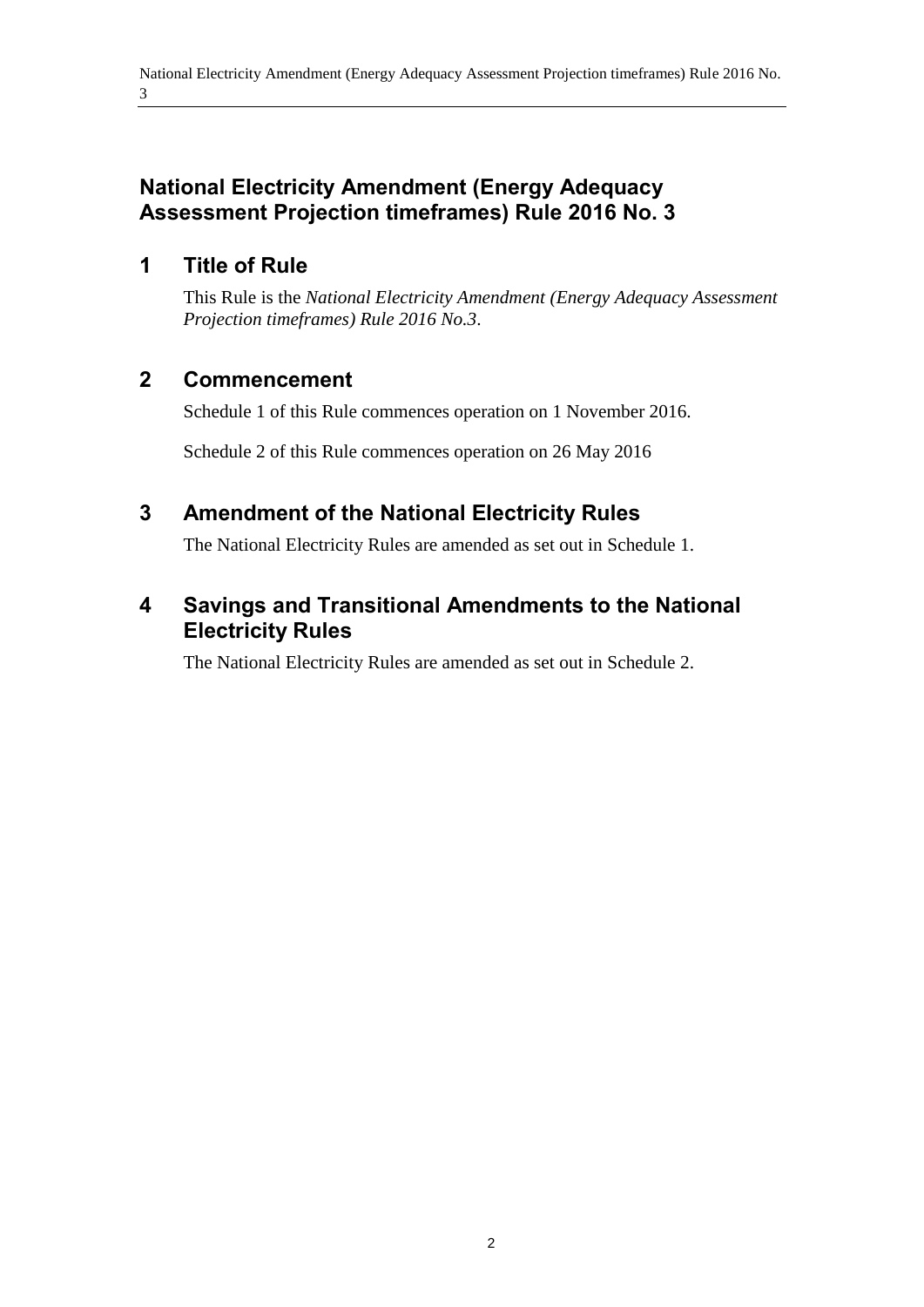#### <span id="page-2-0"></span>**Schedule 1 Amendment to the National Electricity Rules**

[\(Clause 3\)](#page-1-0)

#### **[1] Rule 3.7C Energy Adequacy Assessment Projection**

Omit subrule 3.7C(b)(1) and substitute:

(1) cover a 24 month period;

#### **[2] Rule 3.7C Energy Adequacy Assessment Projection**

Omit subrule 3.7C(b)(2) and substitute:

(2) be *published* at least once in every 12 month period and more frequently if required under paragraph (d);

## **[3] Rule 3.7C Energy Adequacy Assessment Projection**

Omit subrule 3.7C(d) and substitute:

- (d) *AEMO* must *publish* the *EAAP*:
	- (1) at least once in every 12 month period in accordance with the *timetable*; and
	- (2) as soon as practicable after becoming aware of any new information that may materially alter the most recently published *EAAP*.

## **[4] Rule 3.7C Energy Adequacy Assessment Projection**

Omit subrule 3.7C(h) and substitute:

- (h) A *GELF* submitted under paragraph (g) must be supplemented by *GELF parameters* for that *GELF as* defined in the *EAAP guidelines*, and those parameters must be updated:
	- (1) at least every 12 months in accordance with the *timetable*; and
	- (2) in accordance with the *EAAP guidelines*, if *AEMO* is required to *publish* an *EAAP* under paragraph (d)(2).

## **[5] Rule 3.7C Energy Adequacy Assessment Projection**

In subrule 3.7C(i), omit "Where" and substitute "Without limiting paragraph (h), if".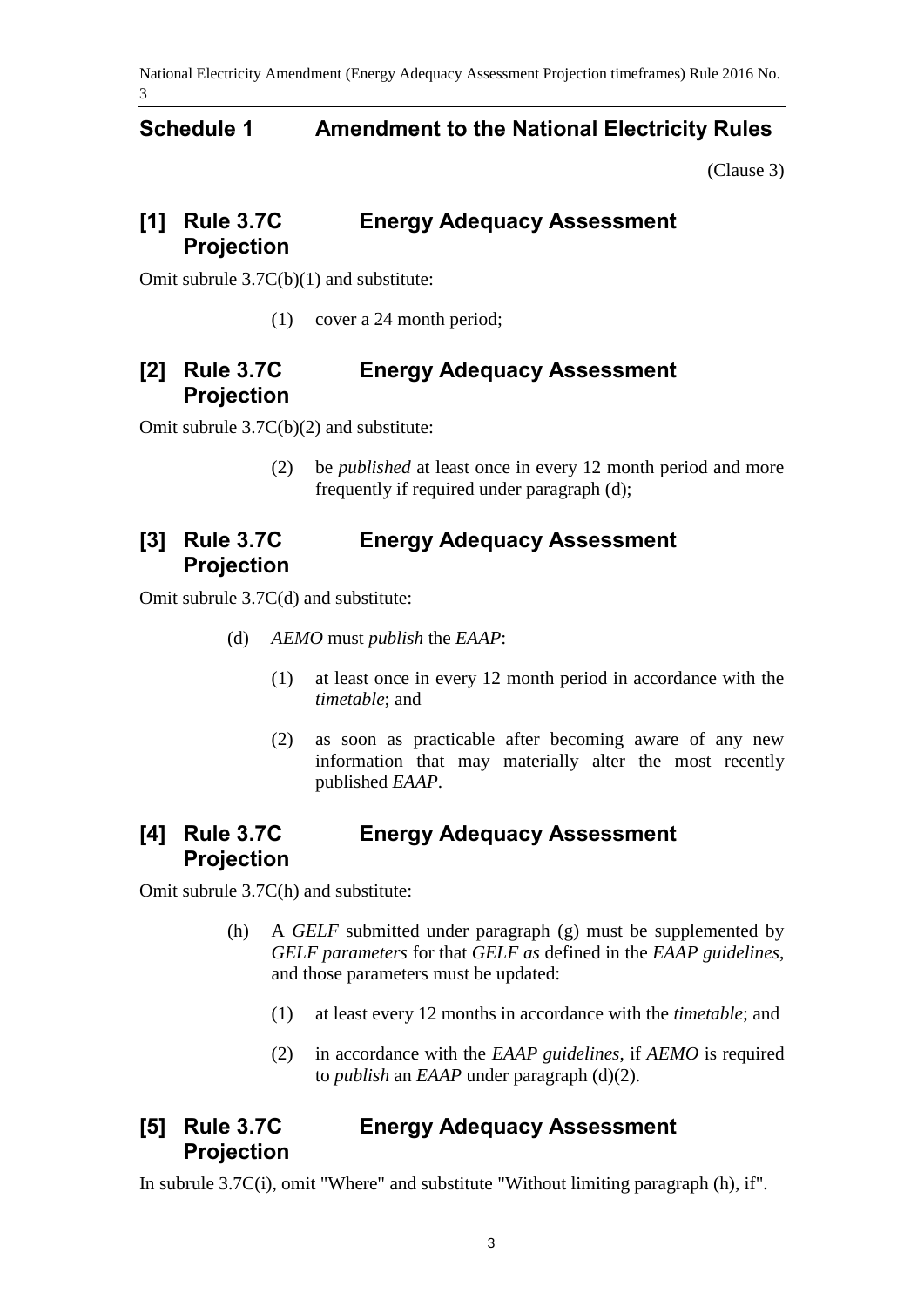#### **[6] Rule 3.7C Energy Adequacy Assessment Projection**

In subrule  $3.7C(k)(7)$ , omit "and".

#### **[7] Rule 3.7C Energy Adequacy Assessment Projection**

In subrule  $3.7C(k)(8)$ , omit "." and substitute "; and".

## **[8] Rule 3.7C Energy Adequacy Assessment Projection**

After subrule 3.7C(k)(8), insert:

(9) specify when a *Scheduled Generator* is required to update a *GELF* under paragraph (h)(2).

## **[9] Rule 3.7C Energy Adequacy Assessment Projection**

Omit subrule 3.7C(p) and substitute "**[Deleted]**".

## **[10] Rule 3.7C Energy Adequacy Assessment Projection**

Omit subrule 3.7C(s) and substitute "**[Deleted]**".

## **[11] Rule 3.9.3D Implementation of the reliability standard**

After clause 3.9.3D(b)(6), insert:

(b1) In addition to the matters specified in paragraph (b), the *reliability standard implementation guidelines* must set out the factors that *AEMO* will consider in determining whether it has an obligation to publish an *EAAP* under clause 3.7C(d)(2).